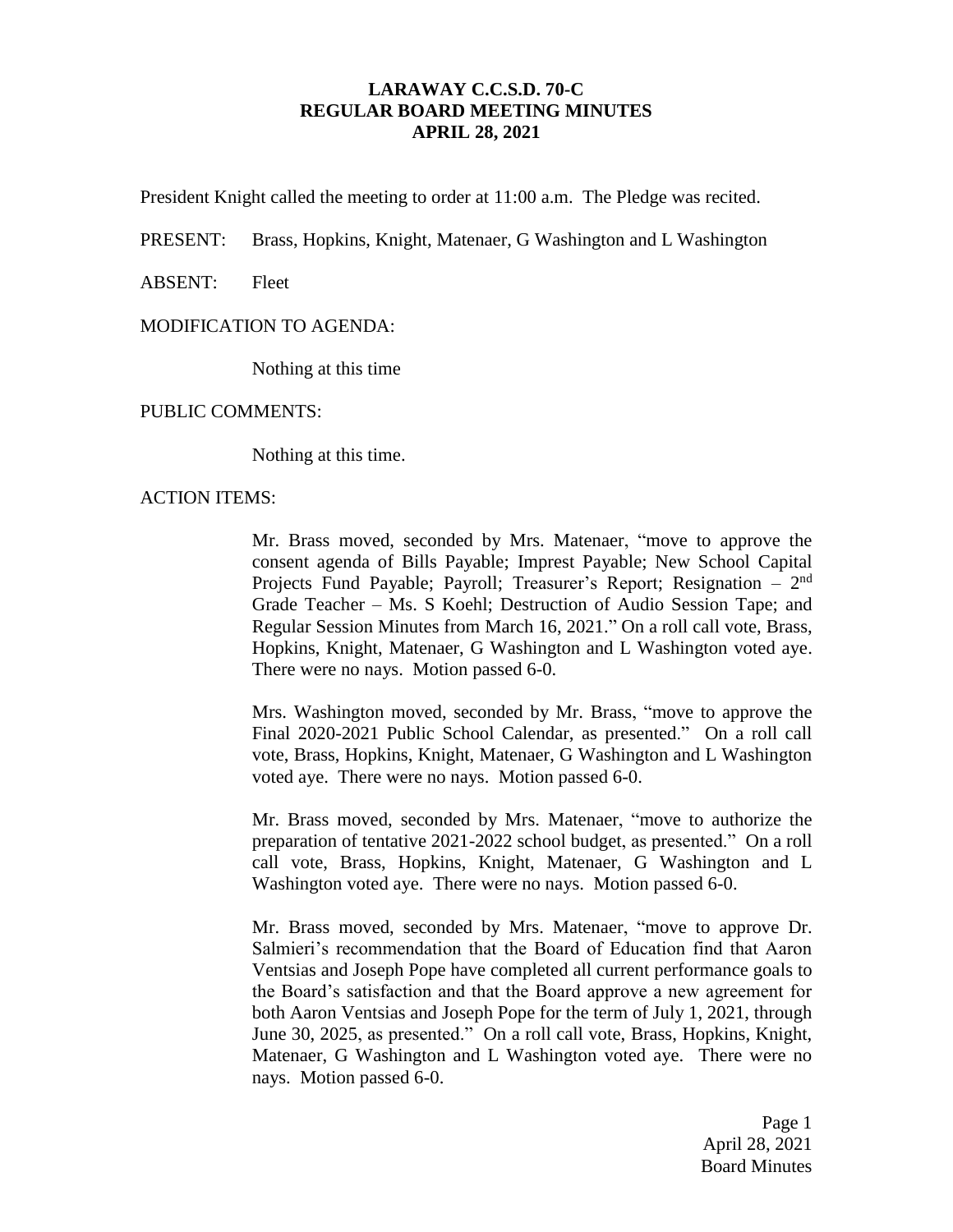Mr. Brass moved, seconded by Mrs. Washington, "move to approve the District Consolidated Plan, as presented." On a roll call vote, Brass, Hopkins, Knight, Matenaer, G Washington and L Washington voted aye. There were no nays. Motion passed 6-0.

Mrs. Washington moved, seconded by Mr. Hopkins, "move to approve the Summer Office Hours, as presented." On a roll call vote, Brass, Hopkins, Knight, Matenaer, G Washington and L Washington voted aye. There were no nays. Motion passed 6-0.

Mrs. Washington moved, seconded by Mr. Brass, "move to approve the Summer School Staff, as presented." On a roll call vote, Brass, Hopkins, Knight, Matenaer, G Washington and L Washington voted aye. There were no nays. Motion passed 6-0.

Mrs. Washington moved, seconded by Mr. Hopkins, "move to approve School Bus Lease, as presented." On a roll call vote, Brass, Hopkins, Knight, Matenaer, G Washington and L Washington voted aye. There were no nays. Motion passed 6-0.

Mrs. Matenaer moved, seconded by Mr. Hopkins, "move to approve the purchase of Two Transit Vans, as presented." On a roll call vote, Brass, Hopkins, Knight, Matenaer, G Washington and L Washington voted aye. There were no nays. Motion passed 6-0.

Mrs. Washington moved, seconded by Mrs. Washington, "move to approve Intergovernmental Agreement with the Joliet Public Library, as presented." On a roll call vote, Brass, Hopkins, Knight, Matenaer, G Washington and L Washington voted aye. There were no nays. Motion passed 6-0.

#### BUILDING ADMINISTRATION REPORTS:

A. Summer School Proposal Report

#### SUPERINTENDENT'S REPORT:

- A. Set Date, Time and Place of Meetings for Board of Education
- B. 2021-2022 Food Services, Milk, and Bread RFP
- C. Bus Barn
- D. Update on e-Learning and COVID Related Items
- E. ESSER III Stimulus Estimate
- F. Will County ROE Compliance Report

#### REPORTS/DISCUSSIONS:

A. 2020-2021 Budget Amendment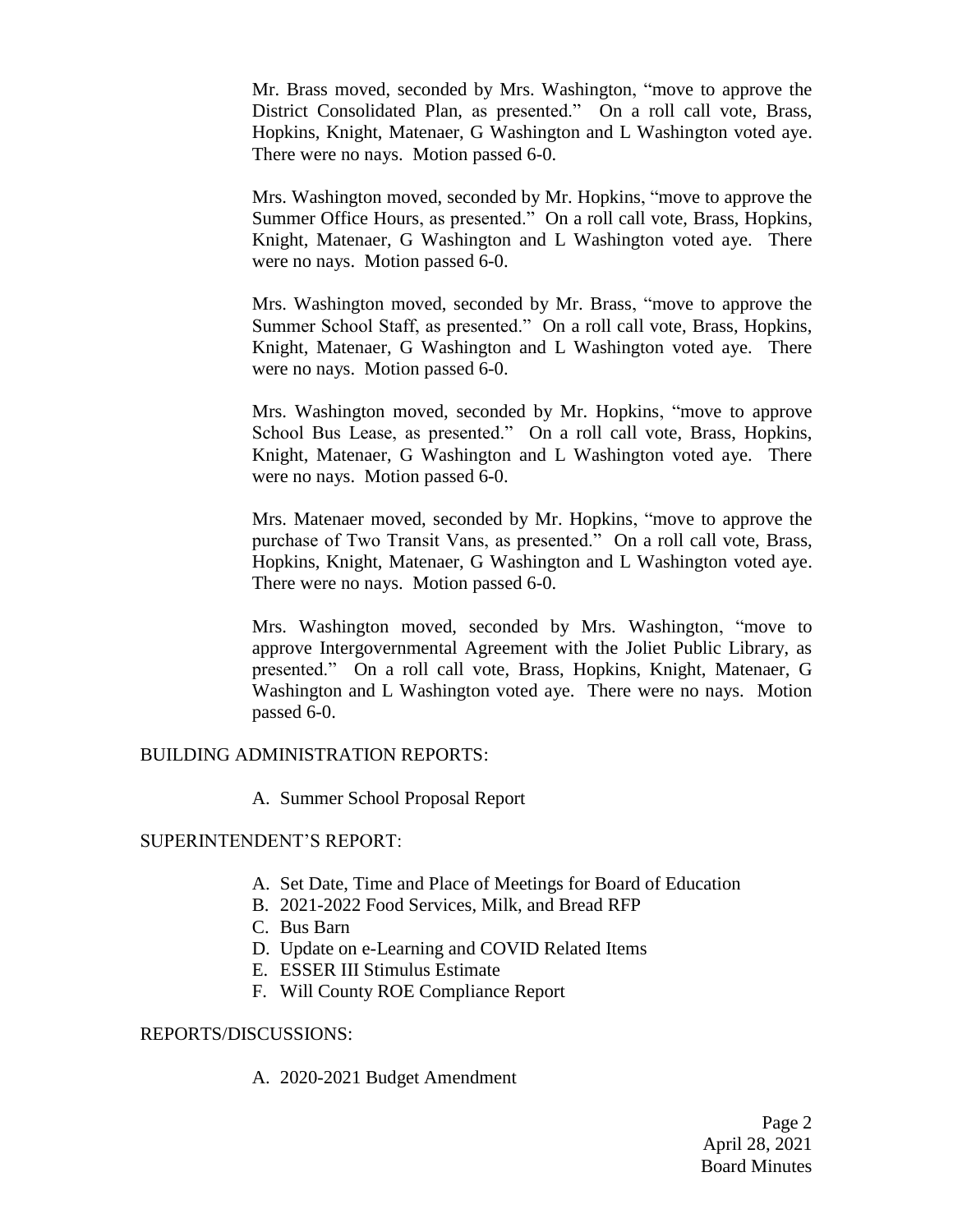## ANNOUNCEMENTS – FOR THE GOOD OF THE LARAWAY AREA:

Nothing at this time

## TOPICS FOR FUTURE DISCUSSIONS AND RECOMMENDED BOARD ACTION:

A. YMCA is interested in using facility for before/after care program, beginning with 10-12 students

## OFFICIAL RESULTS OF APRIL 6, 2021 BOARD OF EDUCATION ELECTION:

Mr. Brass moved, seconded by Mr. Hopkins, "move to review the official results of April 6, 2021 Board of Education Election." On a roll call vote, Brass, Hopkins, Knight, Matenaer, G Washington and L Washington voted aye. There were no nays. Motion passed 6-0.

Mrs. Washington moved, seconded by Mrs. Matenaer, "move to accept the official results of April 6, 2021 Board of Education Election." On a roll call vote, Brass, Hopkins, Knight, Matenaer, G Washington and L Washington voted aye. There were no nays. Motion passed 6-0.

## ADJOURNMENT OF OLD BOARD OF EDUCATION:

Mrs. Washington moved, seconded by Mr. Hopkins, "move to adjourn the meeting." Mr. Brass moved, seconded by Mr. Hopkins, "move to review the official results of April 6, 2021 Board of Education Election." On a roll call vote, Brass, Hopkins, Knight, Matenaer, G Washington and L Washington voted aye. There were no nays. Motion passed 6-0.

President Knight called the meeting to order at 11:32 a.m. The Pledge was recited.

PRESENT: Brass, Hopkins, Knight, Matenaer, G Washington and L Washington

ABSENT: Fleet

#### ADMINISTER OATH OF OFFICE:

- A. Mr. Ron Hopkins
- B. Mr. Gary Washington

## ELECTION OF OFFICERS:

Mrs. Matenaer nominated Gary Knight as President. Mrs. Washington moved, seconded by Mr. Hopkins, "move to accept Gary Knight as President." On a roll call vote, Brass, Hopkins, Matenaer, G Washington and L Washington voted aye. There were no nays. Knight abstained. Motion passed 5-0-1.

> Page 3 April 28, 2021 Board Minutes